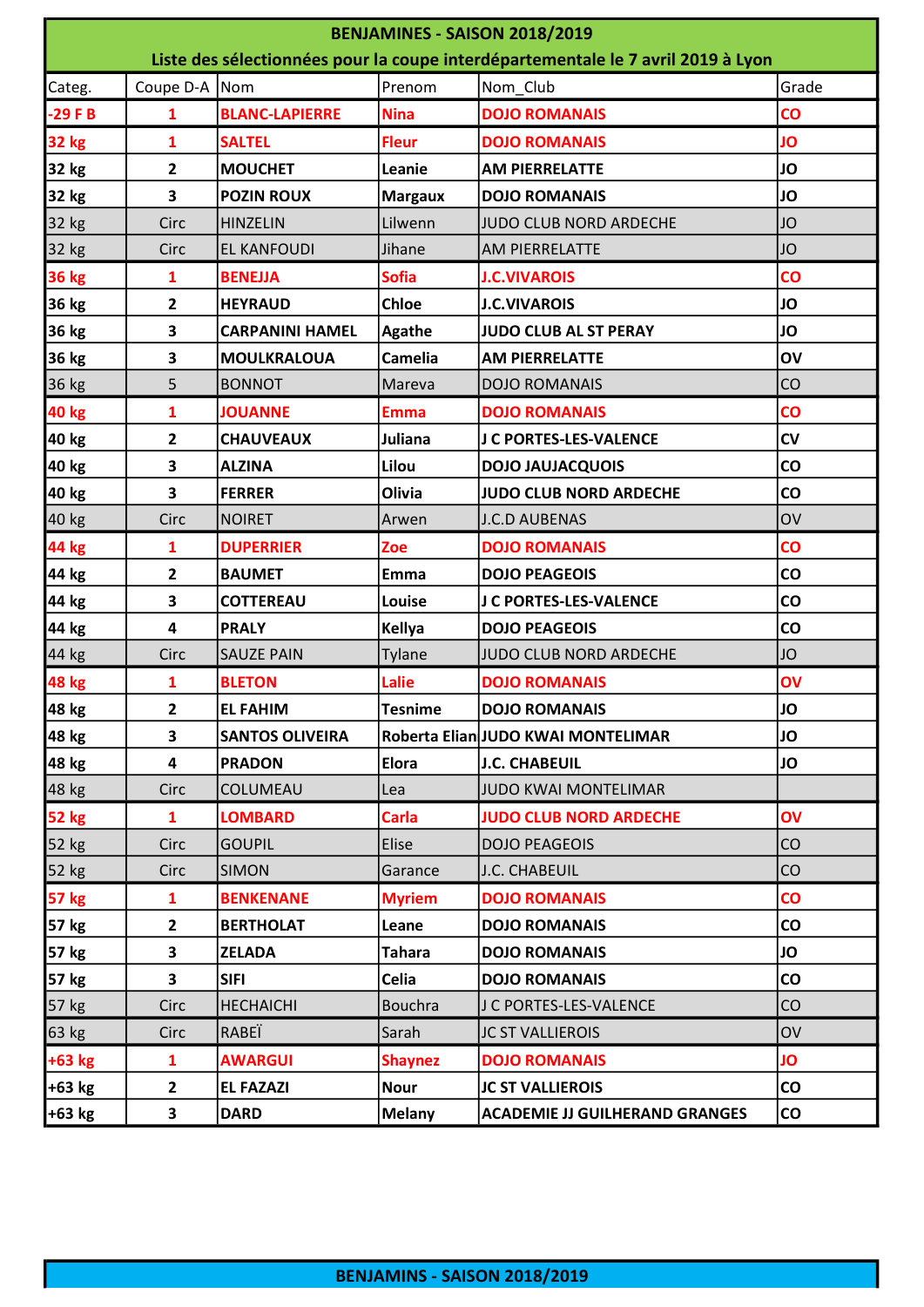| Liste des sélectionnés pour la coupe interdépartementale le 7 avril 2019 à Lyon |                |                         |                |                                       |                        |  |  |
|---------------------------------------------------------------------------------|----------------|-------------------------|----------------|---------------------------------------|------------------------|--|--|
| Epreuve2                                                                        | Coupe D-A Nom  |                         | Prenom         | Nom_Club                              | Grade                  |  |  |
| $-27MB$                                                                         | $\mathbf{1}$   | <b>CHARCHAEV</b>        | <b>Ahmed</b>   | <b>JC BOURG LES VALENCE</b>           | JO                     |  |  |
| $-27M_B$                                                                        | $\overline{2}$ | <b>VELASCO</b>          | Gael           | <b>AM PIERRELATTE</b>                 | JO                     |  |  |
| -27 M B                                                                         | 3              | <b>PYOT</b>             | <b>Gabriel</b> | <b>J.C.DE SAUZET</b>                  | CO                     |  |  |
| -27 M B                                                                         | 4              | <b>CHERAIFIA</b>        | Al Hassane     | <b>JC BOURG LES VALENCE</b>           | JO                     |  |  |
| $-27M$ B                                                                        | Circ           | <b>REBMEISTER</b>       | Milan          | <b>J.C.TRICASTIN</b>                  |                        |  |  |
| $-27M$ B                                                                        | Circ           | <b>MARTIN SABY</b>      | Timeo          | <b>DOJO JAUJACQUOIS</b>               | CO                     |  |  |
| <b>30 kg</b>                                                                    | 1              | <b>FOUBERT</b>          | <b>Enzo</b>    | <b>ALLIANCE JUDO QUATRE VALLEES</b>   | $\overline{c}$         |  |  |
| 30 kg                                                                           | $\mathbf{2}$   | <b>DERROUICHE</b>       | Walid          | <b>AM PIERRELATTE</b>                 | JO                     |  |  |
| 30 kg                                                                           | 3              | <b>AFAJDAR</b>          | <b>Amine</b>   | <b>AM PIERRELATTE</b>                 | JO                     |  |  |
| 30 kg                                                                           | 3              | <b>RAB</b>              | <b>Enzo</b>    | <b>AM PIERRELATTE</b>                 | $\mathsf{co}\,$        |  |  |
| 30 kg                                                                           | Circ           | <b>BRAULT</b>           | Bastien        | <b>DOJO ROMANAIS</b>                  | CO                     |  |  |
| 30 kg                                                                           | <b>NC</b>      | <b>HILAIRE</b>          | Lucas          | ALLIANCE JUDO QUATRE VALLEES          | CO                     |  |  |
| <b>34 kg</b>                                                                    | 1              | <b>MIZI</b>             | <b>Ilann</b>   | <b>ACADEMIE JJ GUILHERAND GRANGES</b> | <b>CV</b>              |  |  |
| 34 kg                                                                           | $\mathbf{2}$   | <b>PICCO</b>            | Loan           | <b>DOJO ROMANAIS</b>                  | OV                     |  |  |
| 34 kg                                                                           | 3              | <b>BLACHE</b>           | <b>Ethan</b>   | <b>DOJO ROMANAIS</b>                  | OV                     |  |  |
| 34 kg                                                                           | 3              | <b>LAIFA</b>            | <b>Noham</b>   | <b>DOJO ROMANAIS</b>                  | OV                     |  |  |
| 34 kg                                                                           | Circ           | <b>NIVON</b>            | Loris          | <b>DOJO ROMANAIS</b>                  | OV                     |  |  |
| 34 kg                                                                           | Circ           | <b>FRANCOIS</b>         | Lucas          | J.C. DONZERE                          | CO                     |  |  |
| <b>38 kg</b>                                                                    | 1              | <b>AISSANI</b>          | <b>Ilian</b>   | <b>J.C. DONZERE</b>                   | $\mathbf{C}\mathbf{O}$ |  |  |
| 38 kg                                                                           | $\overline{2}$ | <b>MERLIAUD</b>         | Yoni           | <b>DOJO PONT D ISEROIS</b>            | $\mathsf{co}\,$        |  |  |
| 38 kg                                                                           | 3              | <b>DASSIE</b>           | Guilhem        | <b>JUDO CLUB ST MARCELLOIS</b>        | OV                     |  |  |
| 38 kg                                                                           | 3              | <b>SIMEON</b>           | <b>Timeo</b>   | <b>DOJO ROMANAIS</b>                  | OV                     |  |  |
| 38 kg                                                                           | Circ           | <b>SABIR</b>            | Nour           | <b>AM PIERRELATTE</b>                 | CO                     |  |  |
| 38 kg                                                                           | Circ           | <b>VALETTE</b>          | Matieu         | J.C.TEILLOIS                          | CO                     |  |  |
| <b>42 kg</b>                                                                    | 1              | <b>GUESSOUM</b>         | <b>Erwan</b>   | <b>DOJO ROMANAIS</b>                  | OV                     |  |  |
| 42 kg                                                                           | $\overline{2}$ | <b>BADI</b>             | <b>Driss</b>   | <b>ACADEMIE JJ GUILHERAND GRANGES</b> | CV                     |  |  |
| 42 kg                                                                           | 3              | <b>VERZI</b>            | Oscar          | <b>DOJO JAUJACQUOIS</b>               | $\mathsf{co}\,$        |  |  |
| 42 kg                                                                           | 3              | <b>KAZEKELE GONTIER</b> | Kenny          | <b>ACADEMIE JJ GUILHERAND GRANGES</b> | $\mathsf{co}\,$        |  |  |
| 42 kg                                                                           | Circ           | <b>LADREYT</b>          | Nolhan         | <b>DOJO ROMANAIS</b>                  | CO                     |  |  |
| 42 kg                                                                           | Circ           | LOPEZ - PARODI          | Noam           | <b>DOJO ROMANAIS</b>                  | CO                     |  |  |
| <b>46 kg</b>                                                                    | 1              | <b>RICHAUD</b>          | <b>Maelian</b> | <b>DOJO ROMANAIS</b>                  | OV                     |  |  |
| 46 kg                                                                           | $\overline{2}$ | <b>CHAFFANGE</b>        | Lois           | <b>DOJO ROMANAIS</b>                  | OV                     |  |  |
| 46 kg                                                                           | 3              | <b>AMMARENE</b>         | <b>Noam</b>    | <b>JC ST VALLIEROIS</b>               | OV                     |  |  |
| 46 kg                                                                           | 3              | <b>STRZYZEWSKI</b>      | Loan           | <b>J.C.DE SAUZET</b>                  | OV                     |  |  |
| 46 kg                                                                           | Circ           | <b>VIVIAN</b>           | Oscar          | RHODIA CLUB JUDO                      | JO                     |  |  |
| 46 kg                                                                           | Circ           | <b>BEN LAID</b>         | Fares          | JC BOURG LES VALENCE                  | JO                     |  |  |
| 46 kg                                                                           | 5              | <b>GUGLIELMINO</b>      | Noah           | <b>DOJO ROMANAIS</b>                  | OV                     |  |  |
| <b>50 kg</b>                                                                    | 1              | <b>GAFFET</b>           | <b>Lucas</b>   | <b>ACADEMIE JJ GUILHERAND GRANGES</b> | $\mathsf{cv}$          |  |  |
| <b>50 kg</b>                                                                    | $\mathbf{2}$   | <b>ALOUI</b>            | Slim           | <b>DOJO ROMANAIS</b>                  | OV                     |  |  |
| <b>50 kg</b>                                                                    | 3              | <b>GINET</b>            | <b>Arthur</b>  | <b>ALLIANCE JUDO QUATRE VALLEES</b>   | $\mathsf{co}\,$        |  |  |
| <b>50 kg</b>                                                                    | 3              | <b>FELDEN</b>           | <b>Nolan</b>   | <b>DOJO PEAGEOIS</b>                  | OV                     |  |  |
| 50 kg                                                                           | Circ           | <b>AZARSAEV</b>         | Deni           | <b>C.S.FOYER JUDO VALENCE</b>         | CO                     |  |  |
| 50 kg                                                                           | Circ           | <b>BENYEKHLEF</b>       |                | Mohamed Ali RHODIA CLUB JUDO          | CO                     |  |  |
| <b>55 kg</b>                                                                    | 1              | <b>CASTRY</b>           | <b>Justin</b>  | <b>DOJO ROMANAIS</b>                  | OV                     |  |  |
| <b>55 kg</b>                                                                    | $2^{\circ}$    | <b>RIMET MEILLE</b>     | Liam           | <b>DOJO ROMANAIS</b>                  | OV                     |  |  |